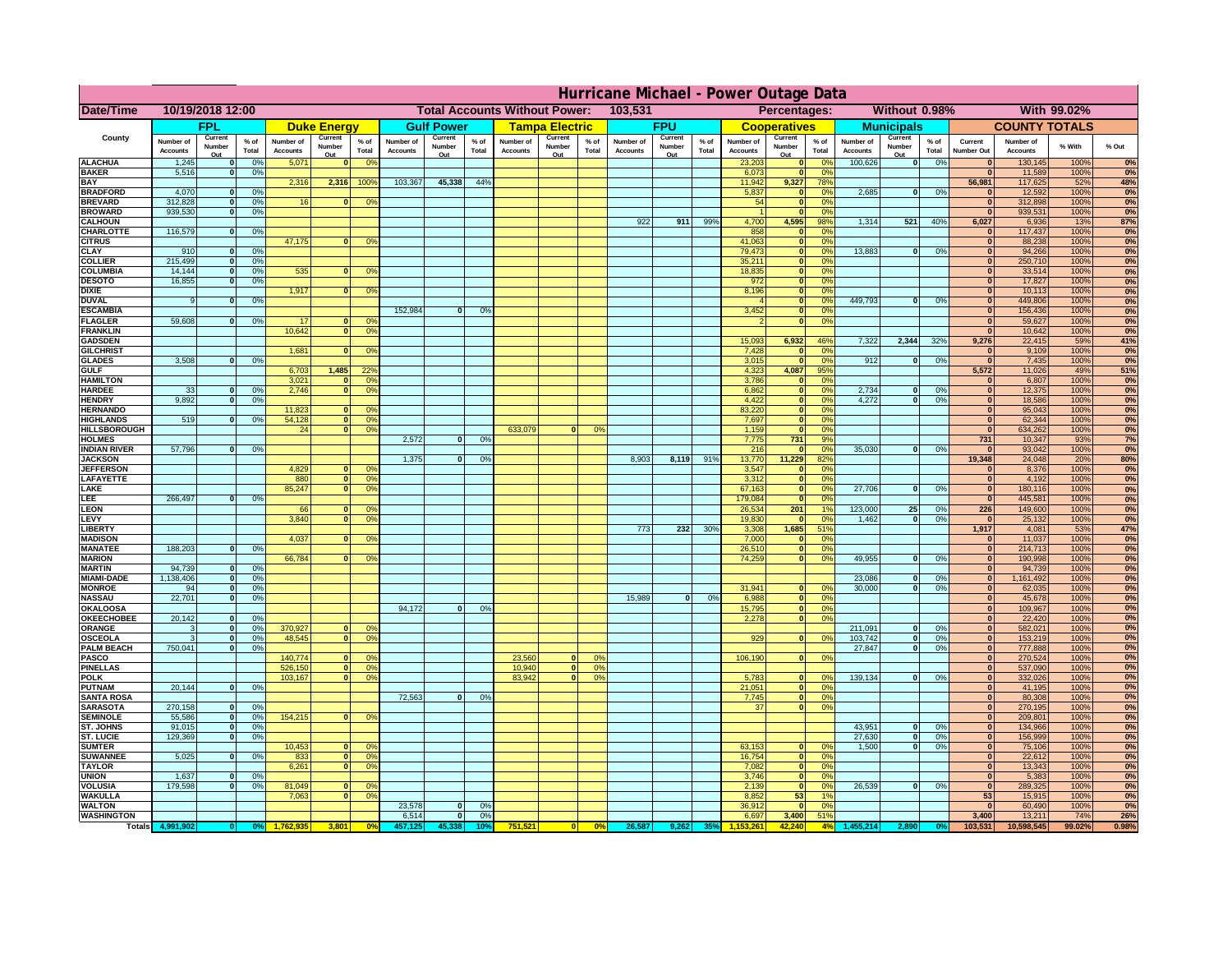# 10/19/2018 12:00 PM Hurricane Michael

| <b>Power Provider</b>                   | <b>County</b>       | <b>Number of Customers</b> | <b>Current Number Out</b> | <b>Outage Percentage</b> | <b>Estimated Restore Time</b> |
|-----------------------------------------|---------------------|----------------------------|---------------------------|--------------------------|-------------------------------|
| <b>Gulf Power Company</b>               | BAY                 | 103,367                    | 45,338                    | 43.86%                   | >5 days                       |
| West Florida Electric Cooperative, Inc. | <b>JACKSON</b>      | 13,723                     | 11,182                    | 81.48%                   | >5 days                       |
| Gulf Coast Electric Cooperative, Inc.   | BAY                 | 11,942                     | 9,327                     | 78.10%                   | >5 days                       |
| Florida Public Utilities Corporation    | <b>JACKSON</b>      | 8,903                      | 8,119                     | 91.19%                   | >5 days                       |
| Talquin Electric Cooperative, Inc.      | <b>GADSDEN</b>      | 15,093                     | 6,932                     | 45.93%                   | 72                            |
| Gulf Coast Electric Cooperative, Inc.   | <b>GULF</b>         | 4,323                      | 4,087                     | 94.54%                   | >5 days                       |
| West Florida Electric Cooperative, Inc. |                     |                            |                           |                          |                               |
|                                         | <b>WASHINGTON</b>   | 4,260                      | 3,018                     | 70.85%                   | >5 days                       |
| West Florida Electric Cooperative, Inc. | CALHOUN             | 2,852                      | 2,752                     | 96.49%                   | >5 days                       |
| <b>Duke Energy</b>                      | BAY                 | 2,316                      | 2,316                     | 100.00%                  | <b>TBD</b>                    |
| Gulf Coast Electric Cooperative, Inc.   | CALHOUN             | 1,848                      | 1,843                     | 99.73%                   | >5 days                       |
| City of Quincy                          | <b>GADSDEN</b>      | 4,768                      | 1,821                     | 38.19%                   | $>72$                         |
| Talquin Electric Cooperative, Inc.      | LIBERTY             | 3,308                      | 1,685                     | 50.94%                   | >5 days                       |
| <b>Duke Energy</b>                      | <b>GULF</b>         | 6,703                      | 1,485                     | 22.15%                   | <b>TBD</b>                    |
| Florida Public Utilities Corporation    | CALHOUN             | 922                        | 911                       | 98.81%                   | >5 days                       |
| West Florida Electric Cooperative, Inc. | <b>HOLMES</b>       | 7,482                      | 731                       | 9.77%                    | >5 days                       |
| Chattahoochee Electric                  | GADSDEN             | 1,163                      | 523                       | 44.97%                   | >5 days                       |
| City of Blountstown                     | <b>CALHOUN</b>      | 1,314                      | 521                       | 39.65%                   | >5 days                       |
| Gulf Coast Electric Cooperative, Inc.   | WASHINGTON          | 2,437                      | 382                       | 15.68%                   | >5 days                       |
| Florida Public Utilities Corporation    | <b>LIBERTY</b>      | 773                        | 232                       | 30.01%                   | >5 days                       |
| Talquin Electric Cooperative, Inc.      | LEON                | 26,534                     | 201                       | 0.76%                    | 48                            |
| Talquin Electric Cooperative, Inc.      | <b>WAKULLA</b>      | 8,852                      | 53                        | 0.60%                    | 24                            |
| Gulf Coast Electric Cooperative, Inc.   | <b>JACKSON</b>      | 47                         | 47                        | 100.00%                  | >5 days                       |
| City of Tallahassee                     | LEON                | 123,000                    | 25                        | 0.02%                    | 48                            |
| Central Florida Electric Cooperative    | <b>ALACHUA</b>      | 875                        | 0                         | 0.00%                    | TBD                           |
| Central Florida Electric Cooperative    | <b>DIXIE</b>        | 7,595                      | $\mathbf 0$               | 0.00%                    | <b>TBD</b>                    |
| Central Florida Electric Cooperative    | <b>GILCHRIST</b>    | 7,424                      | 0                         | 0.00%                    | Restored                      |
| Central Florida Electric Cooperative    | LAFAYETTE           | 9                          | $\mathbf 0$               | 0.00%                    | <b>TBD</b>                    |
| Central Florida Electric Cooperative    | LEVY                | 17,513                     | 0                         | 0.00%                    | Restored                      |
| Central Florida Electric Cooperative    | <b>MARION</b>       | 9                          | $\mathbf 0$               | 0.00%                    | <b>TBD</b>                    |
|                                         |                     |                            |                           |                          |                               |
| Choctawhatchee Electric Cooperative     | <b>HOLMES</b>       | 293                        | 0                         | 0.00%                    | Restored                      |
| Choctawhatchee Electric Cooperative     | <b>OKALOOSA</b>     | 15,795                     | $\mathbf 0$               | 0.00%                    | Restored                      |
| Choctawhatchee Electric Cooperative     | <b>SANTA ROSA</b>   | 201                        | $\mathbf 0$               | 0.00%                    | Restored                      |
| Choctawhatchee Electric Cooperative     | <b>WALTON</b>       | 36,812                     | $\mathbf 0$               | 0.00%                    | Restored                      |
| City of Alachua                         | <b>ALACHUA</b>      | 4,426                      | $\mathbf 0$               | 0.00%                    | TBD                           |
| City of Bartow                          | <b>POLK</b>         | 11,790                     | $\mathbf 0$               | 0.00%                    | <b>TBD</b>                    |
| City of Bushnell                        | <b>SUMTER</b>       | 1,500                      | $\pmb{0}$                 | 0.00%                    | TBD                           |
| City of Clewiston                       | <b>HENDRY</b>       | 4,272                      | $\mathbf 0$               | 0.00%                    | TBD                           |
| City of Fort Meade                      | <b>POLK</b>         | 2,379                      | 0                         | 0.00%                    | <b>TBD</b>                    |
| City of Havana                          | <b>GADSDEN</b>      | 1,391                      | $\mathbf 0$               | 0.00%                    | Restored                      |
| City of Leesburg                        | LAKE                | 22,000                     | 0                         | 0.00%                    | <b>TBD</b>                    |
| City of Moore Haven                     | <b>GLADES</b>       | 912                        | $\mathbf 0$               | 0.00%                    | <b>TBD</b>                    |
| City of Mount Dora                      | LAKE                | 5,706                      | 0                         | 0.00%                    | <b>TBD</b>                    |
| City of Newberry                        | <b>ALACHUA</b>      | 1,727                      | $\mathbf 0$               | 0.00%                    | <b>TBD</b>                    |
| City of Starke                          | <b>BRADFORD</b>     | 2,685                      | 0                         | 0.00%                    | <b>TBD</b>                    |
| City of Vero Beach                      | <b>INDIAN RIVER</b> | 35,030                     | $\mathbf 0$               | 0.00%                    | <b>TBD</b>                    |
| City of Wauchula                        | HARDEE              | 2,734                      | 0                         | 0.00%                    | <b>TBD</b>                    |
| City of Williston                       | LEVY                | 1,462                      | $\mathbf 0$               | 0.00%                    | <b>TBD</b>                    |
| City of Winter Park                     | ORANGE              | 13,941                     | $\Omega$                  | 0.00%                    | TBD                           |
| Clay Electric Cooperative               | <b>ALACHUA</b>      | 22,328                     | $\mathbf 0$               | 0.00%                    | TBD                           |
| Clay Electric Cooperative               | <b>BAKER</b>        |                            | 0                         | 0.00%                    | TBD                           |
|                                         |                     | 2,476                      |                           |                          |                               |
| Clay Electric Cooperative               | <b>BRADFORD</b>     | 5,837                      | $\mathbf 0$               | 0.00%                    | TBD                           |
| Clay Electric Cooperative               | <b>CLAY</b>         | 79,473                     | 0                         | 0.00%                    | TBD                           |
| Clay Electric Cooperative               | COLUMBIA            | 16,922                     | $\pmb{0}$                 | 0.00%                    | TBD                           |
| Clay Electric Cooperative               | <b>DUVAL</b>        | 4                          | 0                         | 0.00%                    | TBD                           |
| Clay Electric Cooperative               | <b>FLAGLER</b>      | $\overline{2}$             | $\pmb{0}$                 | 0.00%                    | TBD                           |
| Clay Electric Cooperative               | <b>GILCHRIST</b>    | $\overline{4}$             | 0                         | 0.00%                    | TBD                           |
| Clay Electric Cooperative               | LAKE                | 2,239                      | $\mathbf 0$               | 0.00%                    | TBD                           |
| Clay Electric Cooperative               | LEVY                | 712                        | 0                         | 0.00%                    | TBD                           |
| Clay Electric Cooperative               | <b>MARION</b>       | 16,301                     | $\pmb{0}$                 | 0.00%                    | TBD                           |
| Clay Electric Cooperative               | PUTNAM              | 21,051                     | $\pmb{0}$                 | 0.00%                    | TBD                           |
| Clay Electric Cooperative               | SUWANNEE            | 5 <sup>5</sup>             | $\pmb{0}$                 | 0.00%                    | TBD                           |
| Clay Electric Cooperative               | <b>UNION</b>        | 3,746                      | $\pmb{0}$                 | 0.00%                    | TBD                           |
| Clay Electric Cooperative               | <b>VOLUSIA</b>      | 2,139                      | $\pmb{0}$                 | 0.00%                    | <b>TBD</b>                    |
| Duke Energy                             | <b>ALACHUA</b>      | 5,071                      | 0                         | 0.00%                    | Restored                      |
| <b>Duke Energy</b>                      | <b>BREVARD</b>      | 16                         | $\pmb{0}$                 | 0.00%                    | Restored                      |
| Duke Energy                             | <b>CITRUS</b>       | 47,175                     | 0                         | 0.00%                    | Restored                      |
| Duke Energy                             | COLUMBIA            | 535                        | $\pmb{0}$                 | 0.00%                    | Restored                      |
| Duke Energy                             | <b>DIXIE</b>        | 1,917                      | 0                         | 0.00%                    | Restored                      |
| Duke Energy                             | <b>FLAGLER</b>      | 17                         | $\mathbf 0$               | 0.00%                    | Restored                      |
| Duke Energy                             | <b>FRANKLIN</b>     | 10,642                     | 0                         | 0.00%                    | Restored                      |
| <b>Duke Energy</b>                      | <b>GILCHRIST</b>    | 1,681                      | $\pmb{0}$                 | 0.00%                    | Restored                      |
| Duke Energy                             | <b>HAMILTON</b>     | 3,021                      | $\pmb{0}$                 | 0.00%                    | Restored                      |
|                                         |                     | 2,746                      | $\pmb{0}$                 | 0.00%                    |                               |
| <b>Duke Energy</b>                      | HARDEE              |                            |                           |                          | Restored                      |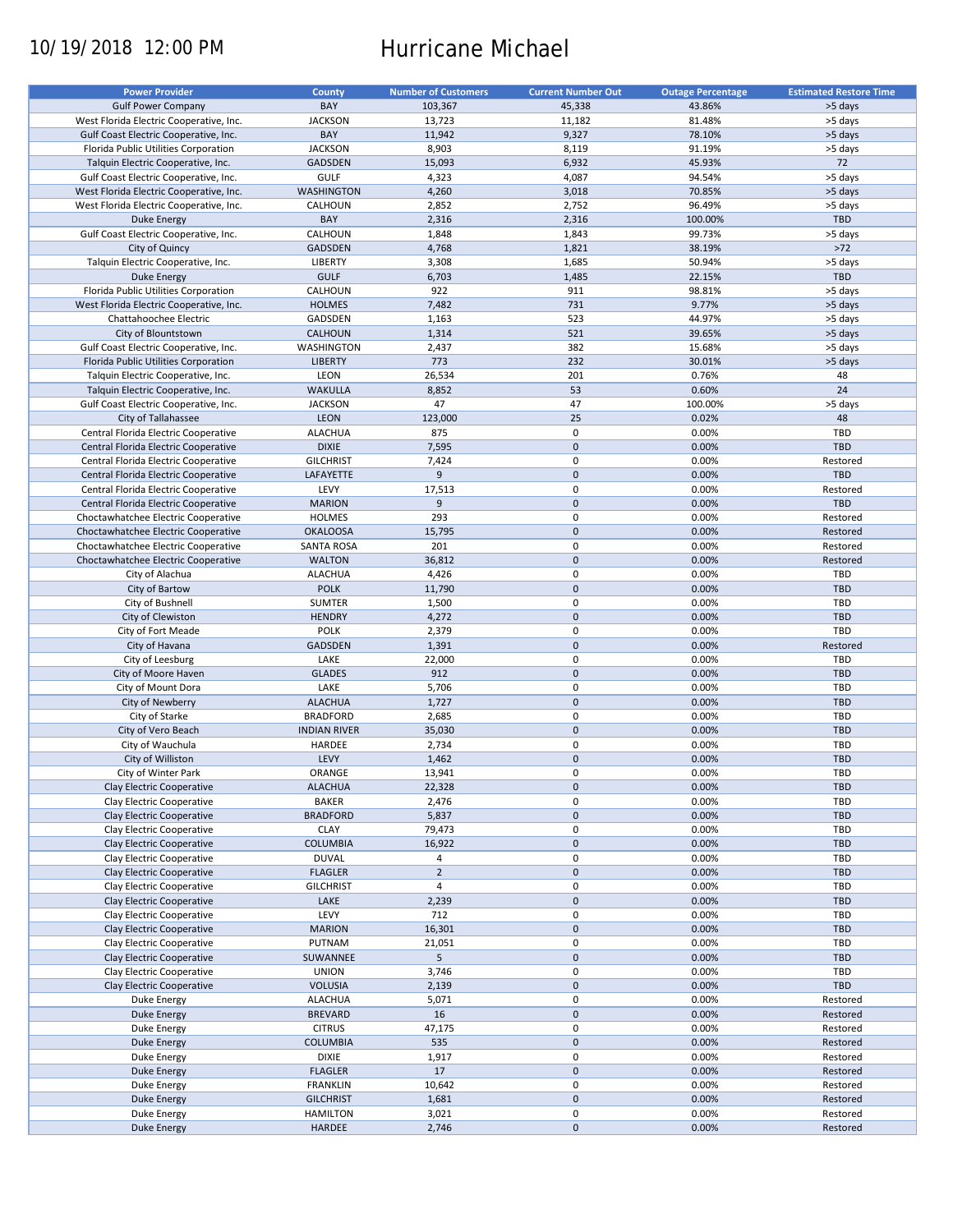### 10/19/2018 12:00 PM Hurricane Michael

| Duke Energy                                        | <b>HERNANDO</b>     | 11,823         | $\mathbf 0$ | 0.00% | Restored   |
|----------------------------------------------------|---------------------|----------------|-------------|-------|------------|
| <b>Duke Energy</b>                                 | <b>HIGHLANDS</b>    | 54,128         | $\mathbf 0$ | 0.00% | Restored   |
|                                                    | HILLSBOROUGH        | 24             | 0           |       |            |
| Duke Energy                                        |                     |                |             | 0.00% | Restored   |
| <b>Duke Energy</b>                                 | <b>JEFFERSON</b>    | 4,829          | $\mathbf 0$ | 0.00% | Restored   |
| Duke Energy                                        | LAFAYETTE           | 880            | 0           | 0.00% | Restored   |
| <b>Duke Energy</b>                                 | LAKE                | 85,247         | $\mathbf 0$ | 0.00% | Restored   |
|                                                    |                     |                |             |       |            |
| Duke Energy                                        | LEON                | 66             | 0           | 0.00% | Restored   |
| <b>Duke Energy</b>                                 | LEVY                | 3,840          | $\mathbf 0$ | 0.00% | Restored   |
|                                                    |                     | 4,037          | $\mathbf 0$ | 0.00% | Restored   |
| Duke Energy                                        | <b>MADISON</b>      |                |             |       |            |
| Duke Energy                                        | <b>MARION</b>       | 66,784         | $\mathbf 0$ | 0.00% | Restored   |
| Duke Energy                                        | ORANGE              | 370,927        | $\mathbf 0$ | 0.00% | Restored   |
|                                                    |                     |                | $\pmb{0}$   |       |            |
| Duke Energy                                        | <b>OSCEOLA</b>      | 48,545         |             | 0.00% | Restored   |
| Duke Energy                                        | PASCO               | 140,774        | $\mathbf 0$ | 0.00% | Restored   |
| <b>Duke Energy</b>                                 | PINELLAS            | 526,150        | $\mathbf 0$ | 0.00% | Restored   |
|                                                    |                     |                | $\mathbf 0$ |       |            |
| Duke Energy                                        | <b>POLK</b>         | 103,167        |             | 0.00% | Restored   |
| <b>Duke Energy</b>                                 | SEMINOLE            | 154,215        | $\mathbf 0$ | 0.00% | Restored   |
| Duke Energy                                        | <b>SUMTER</b>       | 10,453         | $\pmb{0}$   | 0.00% | Restored   |
|                                                    |                     |                | $\mathbf 0$ |       |            |
| <b>Duke Energy</b>                                 | SUWANNEE            | 833            |             | 0.00% | Restored   |
| Duke Energy                                        | <b>TAYLOR</b>       | 6,261          | $\pmb{0}$   | 0.00% | Restored   |
| <b>Duke Energy</b>                                 | <b>VOLUSIA</b>      | 81,049         | $\mathbf 0$ | 0.00% | Restored   |
|                                                    |                     |                |             |       |            |
| Duke Energy                                        | WAKULLA             | 7,063          | $\pmb{0}$   | 0.00% | Restored   |
| Escambia River Electric Cooperative, Inc.          | <b>ESCAMBIA</b>     | 3,452          | $\pmb{0}$   | 0.00% | TBD        |
| Escambia River Electric Cooperative, Inc.          | <b>SANTA ROSA</b>   | 7,544          | 0           | 0.00% | <b>TBD</b> |
|                                                    |                     |                |             |       |            |
| Florida Keys Electric Cooperative                  | <b>MONROE</b>       | 31,941         | $\mathbf 0$ | 0.00% | TBD        |
| Florida Power and Light Company                    | <b>ALACHUA</b>      | 1,245          | 0           | 0.00% | TBD        |
|                                                    |                     |                |             |       | <b>TBD</b> |
| Florida Power and Light Company                    | <b>BAKER</b>        | 5,516          | $\pmb{0}$   | 0.00% |            |
| Florida Power and Light Company                    | <b>BRADFORD</b>     | 4,070          | $\mathbf 0$ | 0.00% | TBD        |
| Florida Power and Light Company                    | <b>BREVARD</b>      | 312,828        | $\pmb{0}$   | 0.00% | <b>TBD</b> |
|                                                    |                     |                |             |       |            |
| Florida Power and Light Company                    | <b>BROWARD</b>      | 939,530        | $\pmb{0}$   | 0.00% | TBD        |
| Florida Power and Light Company                    | <b>CHARLOTTE</b>    | 116,579        | $\mathbf 0$ | 0.00% | <b>TBD</b> |
| Florida Power and Light Company                    | <b>CLAY</b>         | 910            | 0           | 0.00% | TBD        |
|                                                    |                     |                |             |       |            |
| Florida Power and Light Company                    | <b>COLLIER</b>      | 215,499        | $\mathbf 0$ | 0.00% | <b>TBD</b> |
| Florida Power and Light Company                    | COLUMBIA            | 14,144         | $\pmb{0}$   | 0.00% | TBD        |
| Florida Power and Light Company                    | <b>DESOTO</b>       | 16,855         | $\pmb{0}$   | 0.00% | <b>TBD</b> |
|                                                    |                     |                |             |       |            |
| Florida Power and Light Company                    | <b>DUVAL</b>        | 9              | $\pmb{0}$   | 0.00% | TBD        |
| Florida Power and Light Company                    | <b>FLAGLER</b>      | 59,608         | $\pmb{0}$   | 0.00% | <b>TBD</b> |
|                                                    |                     |                |             |       |            |
| Florida Power and Light Company                    | <b>GLADES</b>       | 3,508          | $\pmb{0}$   | 0.00% | TBD        |
| Florida Power and Light Company                    | HARDEE              | 33             | $\mathbf 0$ | 0.00% | <b>TBD</b> |
| Florida Power and Light Company                    | <b>HENDRY</b>       | 9,892          | $\pmb{0}$   | 0.00% | TBD        |
|                                                    |                     |                |             |       |            |
| Florida Power and Light Company                    | <b>HIGHLANDS</b>    | 519            | $\pmb{0}$   | 0.00% | <b>TBD</b> |
| Florida Power and Light Company                    | <b>INDIAN RIVER</b> | 57,796         | $\pmb{0}$   | 0.00% | TBD        |
|                                                    | LEE                 | 266,497        | $\mathbf 0$ | 0.00% | <b>TBD</b> |
| Florida Power and Light Company                    |                     |                |             |       |            |
| Florida Power and Light Company                    | MANATEE             | 188,203        | 0           | 0.00% | <b>TBD</b> |
| Florida Power and Light Company                    | <b>MARTIN</b>       | 94,739         | $\mathbf 0$ | 0.00% | <b>TBD</b> |
|                                                    |                     |                |             |       |            |
| Florida Power and Light Company                    | MIAMI-DADE          | 1,138,406      | $\mathbf 0$ | 0.00% | <b>TBD</b> |
| Florida Power and Light Company                    | <b>MONROE</b>       | 94             | $\mathbf 0$ | 0.00% | <b>TBD</b> |
| Florida Power and Light Company                    | NASSAU              | 22,701         | 0           | 0.00% | <b>TBD</b> |
|                                                    |                     |                |             |       |            |
| Florida Power and Light Company                    | OKEECHOBEE          | 20,142         | $\mathbf 0$ | 0.00% | <b>TBD</b> |
| Florida Power and Light Company                    | ORANGE              | 3              | $\mathbf 0$ | 0.00% | TBD        |
| Florida Power and Light Company                    | <b>OSCEOLA</b>      | $\overline{3}$ | $\pmb{0}$   | 0.00% | <b>TBD</b> |
|                                                    |                     |                |             |       |            |
| Florida Power and Light Company                    | PALM BEACH          | 750,041        | 0           | 0.00% | TBD        |
| Florida Power and Light Company                    | PUTNAM              | 20,144         | $\pmb{0}$   | 0.00% | TBD        |
|                                                    |                     |                | 0           |       |            |
| Florida Power and Light Company                    | SARASOTA            | 270,158        |             | 0.00% | TBD        |
| Florida Power and Light Company                    | SEMINOLE            | 55,586         | $\mathbf 0$ | 0.00% | <b>TBD</b> |
| Florida Power and Light Company                    | ST. JOHNS           | 91,015         | 0           | 0.00% | TBD        |
|                                                    |                     |                |             |       |            |
| Florida Power and Light Company                    | ST. LUCIE           | 129,369        | $\mathbf 0$ | 0.00% | <b>TBD</b> |
| Florida Power and Light Company                    | SUWANNEE            | 5,025          | 0           | 0.00% | TBD        |
| Florida Power and Light Company                    | <b>UNION</b>        | 1,637          | $\pmb{0}$   | 0.00% | <b>TBD</b> |
|                                                    |                     |                |             |       |            |
| Florida Power and Light Company                    | VOLUSIA             | 179,598        | 0           | 0.00% | TBD        |
| Florida Public Utilities Corporation               | NASSAU              | 15,989         | $\pmb{0}$   | 0.00% | Restored   |
|                                                    |                     |                |             |       | TBD        |
| Fort Pierce Utilities Authority                    | ST. LUCIE           | 27,630         | 0           | 0.00% |            |
| Gainesville (Gainesville Regional Utilities - GRU) | <b>ALACHUA</b>      | 94,473         | $\pmb{0}$   | 0.00% | <b>TBD</b> |
| Glades Electric Cooperative, Inc.                  | <b>GLADES</b>       | 3,015          | $\pmb{0}$   | 0.00% | TBD        |
|                                                    |                     |                |             |       |            |
| Glades Electric Cooperative, Inc.                  | <b>HARDEE</b>       | $\mathbf 0$    | $\pmb{0}$   |       | TBD        |
| Glades Electric Cooperative, Inc.                  | <b>HENDRY</b>       | 3,530          | $\pmb{0}$   | 0.00% | TBD        |
| Glades Electric Cooperative, Inc.                  | <b>HIGHLANDS</b>    | 7,321          | $\mathbf 0$ | 0.00% | <b>TBD</b> |
|                                                    |                     |                |             |       |            |
| Glades Electric Cooperative, Inc.                  | OKEECHOBEE          | 2,278          | 0           | 0.00% | TBD        |
| Green Cove Springs Electric                        | <b>CLAY</b>         | 3,889          | $\pmb{0}$   | 0.00% | TBD        |
| Gulf Coast Electric Cooperative, Inc.              | WALTON              | 100            | 0           | 0.00% | TBD        |
|                                                    |                     |                |             |       |            |
| <b>Gulf Power Company</b>                          | <b>ESCAMBIA</b>     | 152,984        | $\pmb{0}$   | 0.00% | Restored   |
| <b>Gulf Power Company</b>                          | HOLMES              | 2,572          | 0           | 0.00% | Restored   |
|                                                    |                     |                |             |       |            |
| <b>Gulf Power Company</b>                          | <b>JACKSON</b>      | 1,375          | $\pmb{0}$   | 0.00% | Restored   |
| <b>Gulf Power Company</b>                          | <b>OKALOOSA</b>     | 94,172         | 0           | 0.00% | Restored   |
| <b>Gulf Power Company</b>                          | <b>SANTA ROSA</b>   | 72,563         | $\pmb{0}$   | 0.00% | Restored   |
|                                                    |                     |                |             |       |            |